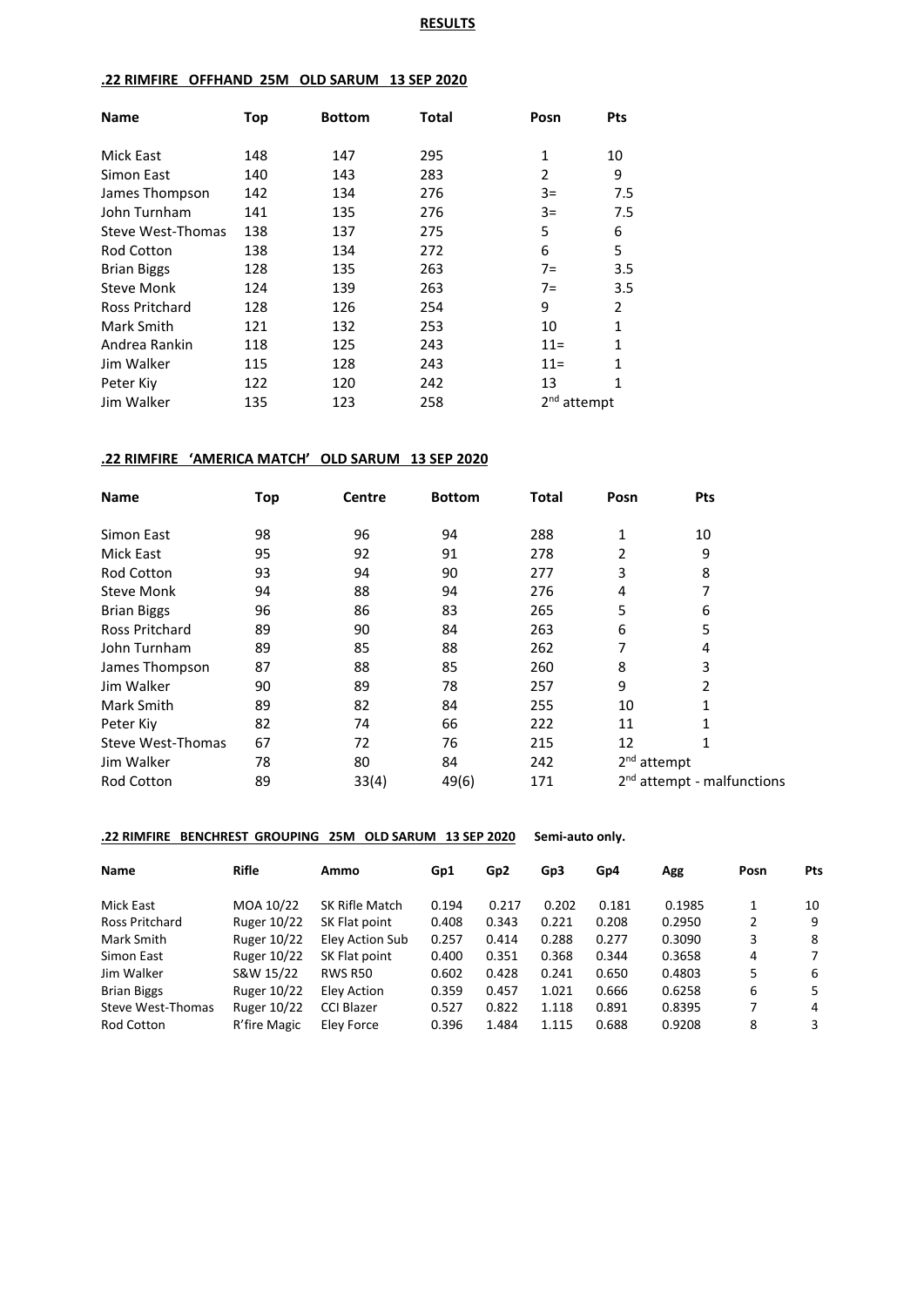# **F CLASS 300 YDS CENTURY 20 SEP 2020 Part 3 of annual Skill at Arms competition**

| <b>Name</b>            | <b>Class</b> | <b>Rifle</b>        | <b>Calibre</b> | <b>Bullet Wt</b> | <b>Score</b> | Posn | <b>Pts</b>              |
|------------------------|--------------|---------------------|----------------|------------------|--------------|------|-------------------------|
| <b>Ross Pritchard</b>  | F/TR         | Remmy 700           | .223           | 80               | 74.4         | 1    | 10                      |
| <b>Graham Downer</b>   | F/TR         | RPA Quadlock        | .308           | 168              | 73.7         | 2    | 9                       |
| Ross Pritchard         | F/O          | Barnard             | 6.5x47         | 140              | 72.2         | 3    | ---                     |
| Mark Smith             | F/TR         | Remmy               | .308           | 155              | 66.1         | 4    | 8                       |
| Shane Stockman         | F/TR         | Remmy 700           | .308           | 168              | 64.4         | 5    | $\overline{7}$          |
| Peter Kiy              | F/O          | Ruger               | .243           | 95               | 55.3         | 6    | 6                       |
| Chris Dauwalder        | F/TR         | <b>Bradley</b>      | 5.56           | 62               | 53.0         | 7    | 5                       |
| John Turnham           | F/TR         | Parker Hale         | 7.62           | -----            | 52.0         | 8    | 4                       |
| Dave Johnson           | F/TR         | Remmy 700           | .308           | -----            | 48.0         | 9    | 3                       |
| Chris Dauwalder        | F/TR         | Remmy 700           | .308           | 168              | 69.3         |      | 2 <sup>nd</sup> attempt |
| F/TR                   |              |                     |                |                  |              |      |                         |
| <b>Ross Pritchard</b>  | F/TR         | Remmy 700           | .223           | 80               | 74.4         | 1    | 10                      |
| <b>Graham Downer</b>   | F/TR         | <b>RPA Quadlock</b> | .308           | 168              | 73.7         | 2    | 9                       |
| Mark Smith             | F/TR         | Remmy               | .308           | 155              | 66.1         | 3    | 8                       |
| Shane Stockman         | F/TR         | Remmy 700           | .308           | 168              | 64.4         | 4    | 7                       |
| <b>Chris Dauwalder</b> | F/TR         | <b>Bradley</b>      | 5.56           | 62               | 53.0         | 5    | 6                       |
| John Turnham           | F/TR         | Parker Hale         | 7.62           |                  | 52.0         | 6    | 5                       |
| Dave Johnson           | F/TR         | Remmy 700           | .308           |                  | 48.0         | 7    | 4                       |
| <b>Chris Dauwalder</b> | F/TR         | Remmy 700           | .308           | 168              | 69.3         |      | 2 <sup>nd</sup> attempt |

### **SKILL AT ARMS AGGREGATE 2020**

| <b>Name</b>              | GR(CF) | .22 $r/f$ | <b>F Class</b> | Total | Posn |
|--------------------------|--------|-----------|----------------|-------|------|
|                          |        |           |                |       |      |
| <b>Ross Pritchard</b>    | 258    | 276       | 296            | 830   | 1    |
| Shane Stockman           | 230    | 292       | 256            | 778   | 2    |
| John Turnham             | 254    | 281       | 208            | 743   | 3    |
| Dave Johnson             | 255    | 287       | 192            | 734   | 4    |
| Mark Smith               | 221    | 169       | 264            | 654   | 5    |
| Mick East                | 279    | 294       |                | 573   | 6    |
| Steve Jugg               | 274    | 290       |                | 564   | 7    |
| Rod Cotton               | 265    | 290       |                | 555   | 8    |
| <b>Brian Biggs</b>       | 243    | 287       |                | 530   | 9    |
| Alex Harding             | 245    | 281       |                | 526   | 10   |
| Jim Walker               | 231    | 277       |                | 508   | 11   |
| <b>Steve West-Thomas</b> | 231    | 255       | -----          | 486   | 12   |
| Chris Dauwalder          |        | 259       | 212            | 471   | 13   |
| Graham Downer            |        | -----     | 292            | 292   | 14   |
| Gary Jefferies           |        | 278       |                | 278   | 15   |
| Peter Kiv                |        |           | 220            | 220   | 16   |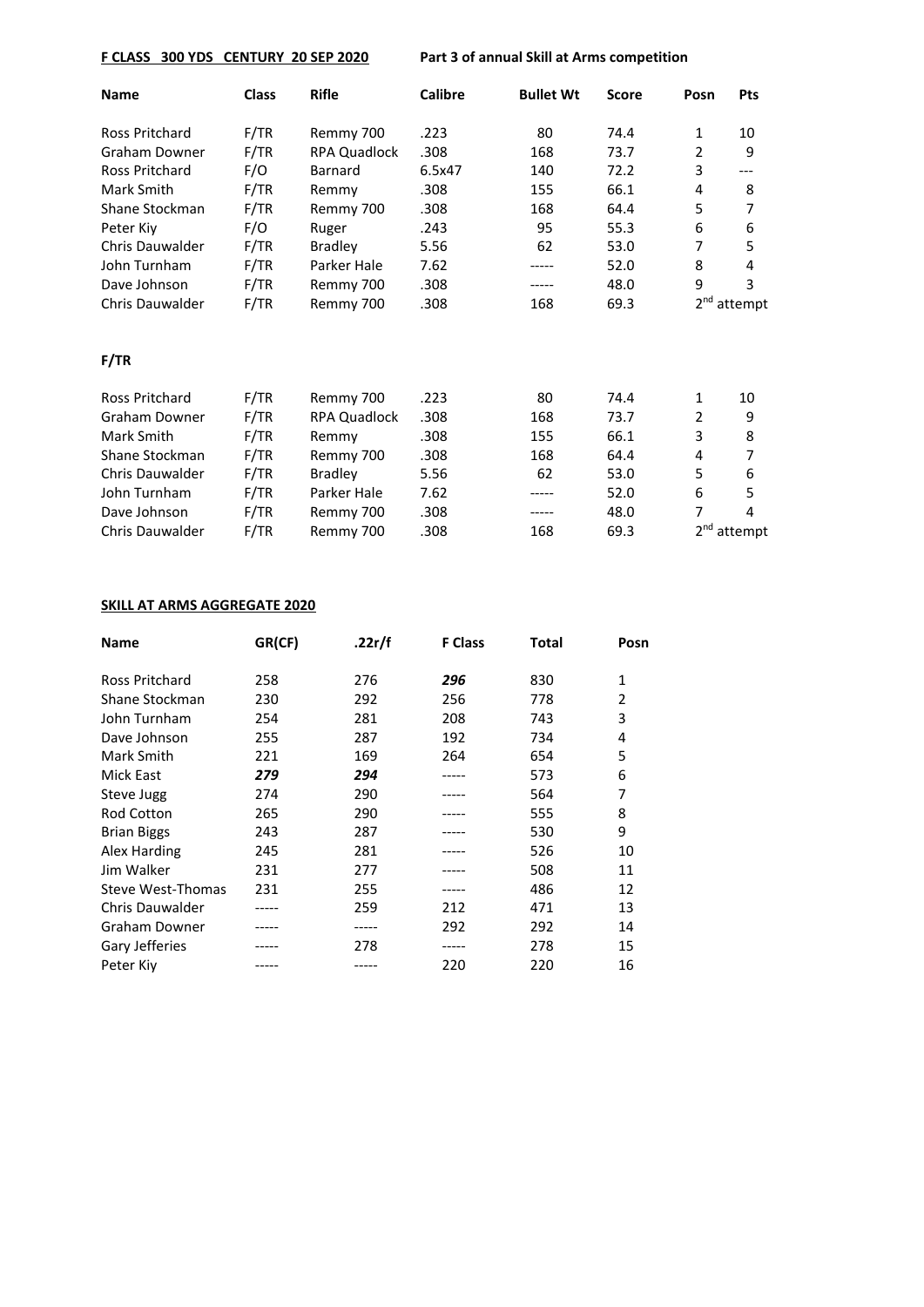### **GALLERY RIFLE (CF) OFFHAND 25M OLD SARUM 27 SEP 2020**

| <b>Name</b>            | <b>Top</b> | <b>Bottom</b> | Total | Posn                    | <b>Pts</b>              | <b>Sights</b> |
|------------------------|------------|---------------|-------|-------------------------|-------------------------|---------------|
| Mick East              | 142        | 146           | 288   | 1                       | 10                      | Scope         |
| John Turnham           | 136        | 140           | 276   | $\overline{2}$          | 9                       | Iron          |
| <b>Brian Biggs</b>     | 139        | 134           | 273   | 3                       | 8                       | Scope         |
| <b>Chris Dauwalder</b> | 132        | 136           | 268   | 4                       | 7                       | Scope         |
| Rod Cotton             | 136        | 131           | 267   | 5                       | 6                       | Iron          |
| Mick East              | 129        | 137           | 266   | 6                       | ---                     | Iron          |
| Ross Pritchard         | 120        | 135           | 255   | 7                       | 5                       | Scope         |
| James Thompson         | 123        | 122           | 245   | 8                       | 4                       | Iron          |
| <b>Steve Telfer</b>    | 118        | 125           | 243   | 9                       | 3                       | Iron          |
| Mark Smith             | 114        | 99            | 213   | 10                      | $\overline{2}$          | Scope         |
| Jim Walker             | 83         | 100           | 183   | 11                      | 1                       | Iron          |
| Rod Cotton             | 133        | 137           | 270   |                         | 2 <sup>nd</sup> attempt |               |
| Jim Walker             | 110(13)    | 129(17)       | 239   | 2 <sup>nd</sup> attempt |                         | Iron          |
| Iron sights            |            |               |       |                         |                         |               |
| John Turnham           | 136        | 140           | 276   | 1                       | 10                      |               |
| Rod Cotton             | 136        | 131           | 267   | 2                       | 9                       |               |
| Mick East              | 129        | 137           | 266   | 3                       | 8                       |               |
| James Thompson         | 123        | 122           | 245   | 4                       | 7                       |               |
| <b>Steve Telfer</b>    | 118        | 125           | 243   | 5                       | 6                       |               |
| Jim Walker             | 83         | 100           | 183   | 6                       | 5                       |               |
| Rod Cotton             | 133        | 137           | 270   | 2 <sub>nd</sub>         | attempt                 |               |
| Jim Walker             | 110(13)    | 129(17)       | 239   | 2 <sup>nd</sup> attempt |                         |               |

### **GALLERY RIFLE (CF) 'TIMED & PRECISION 1' OLD SARUM 27 SEP 2020**

| <b>Name</b>            | <b>P1</b> | P <sub>2</sub> | P <sub>3</sub> | <b>Total</b> | Posn                    | Pts            | <b>Sights</b> |
|------------------------|-----------|----------------|----------------|--------------|-------------------------|----------------|---------------|
| Mick East              | 120.11    | 119.8          | 60.5           | 299.24       | 1                       | 10             | Scope         |
| <b>Rod Cotton</b>      | 116.4     | 119.3          | 59.1           | 294.8        | $\overline{2}$          | 9              | Iron          |
| <b>Ross Pritchard</b>  | 113.3     | 118.6          | 59.2           | 290.11       | 3                       | 8              | Scope         |
| Mark Smith             | 112.2     | 118.5          | 58.2           | 288.9        | $\overline{4}$          | $\overline{7}$ | Scope         |
| Lloyd Davy             | 106.0     | 117.2          | 60.3           | 283.5        | 5                       | 6              | Red Dot       |
| James Thompson         | 104.0     | 117.3          | 60.3           | 281.6        | 6                       | 5              | Iron          |
| <b>Steve Telfer</b>    | 108.1     | 106.1          | 57.3           | 271.5        | 7                       | 4              | Iron          |
| Jim Walker             | 108.0     | 108.4          | 49.2           | 265.6        | 8                       | 3              | Iron          |
| <b>Chris Dauwalder</b> | 103.2     | 106.4          | 48.2           | 257.8        | 9                       | $\mathfrak{p}$ | Iron          |
| Jim Walker             | 112.1     | 115.0          | 60.4           | 287.5        | 2 <sup>nd</sup> attempt |                | Iron          |
| Iron sights            |           |                |                |              |                         |                |               |
| <b>Rod Cotton</b>      | 116.4     | 119.3          | 59.1           | 294.8        | 1                       | 10             |               |
| James Thompson         | 104.0     | 117.3          | 60.3           | 281.6        | $\overline{2}$          | 9              |               |
| <b>Steve Telfer</b>    | 108.1     | 106.1          | 57.3           | 271.5        | 3                       | 8              |               |
| Jim Walker             | 108.0     | 108.4          | 49.2           | 265.6        | 4                       | $\overline{7}$ |               |
| <b>Chris Dauwalder</b> | 103.2     | 106.4          | 48.2           | 257.8        | 5                       | 6              |               |
| Jim Walker             | 112.1     | 115.0          | 60.4           | 287.5        | 2 <sup>nd</sup> attempt |                |               |
| .22 r/f pistol         |           |                |                |              |                         |                |               |
| <b>Brian Biggs</b>     | 112.1     | 115.3          | 60.1           | 287.5        | 1                       | 10             | Red Dot       |
| <b>Mick East</b>       | 115.0     | 114.1          | 56.0           | 285.1        | $\mathbf 2$             | 9              | Red Dot       |
| Rod Cotton             | 107.2     | 93.3           | 56.1           | 256.6        | 3                       | 8              | Red Dot       |
| <b>Chris Dauwalder</b> | 91.0      | 89.1           | 47.0           | 227.1        | 4                       | $\overline{7}$ | Iron          |
| Ross Pritchard         | 63.0      | 94.2           | 36.1           | 193.3        | 5                       | 6              | Iron          |
| Lloyd Davy             | 118.3     | 119.8          | 60.1           | 297.12       | .22 r/f rifle           |                |               |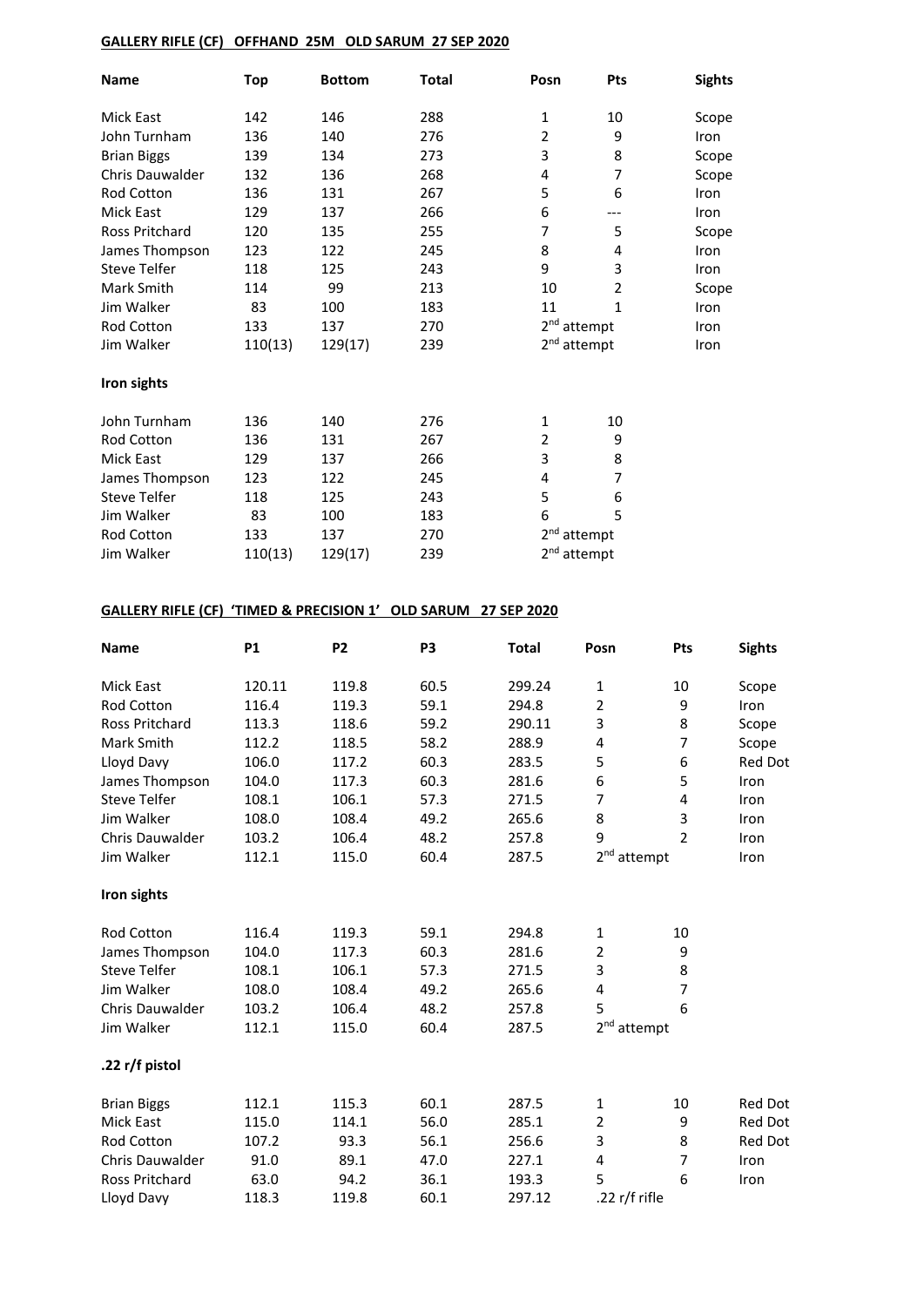### **.22 RIMFIRE OFFHAND 25M OLD SARUM 4 OCT 2020**

| <b>Name</b>          | Top    | <b>Bottom</b> | <b>Total</b> | Posn | <b>Pts</b> |
|----------------------|--------|---------------|--------------|------|------------|
| Mick East            | 147    | 145           | 292          | 1    | 10         |
|                      |        |               |              |      |            |
| John Turnham         | 143    | 143           | 286          | 2    | 9          |
| <b>Rod Cotton</b>    | 143    | 142           | 285          | 3    | 8          |
| <b>Chris Andrews</b> | 141    | 138           | 279          | $4=$ | 6.5        |
| <b>Brian Biggs</b>   | 140    | 139           | 279          | $4=$ | 6.5        |
| Jim Walker           | 136    | 140           | 276          | 6    | 5          |
| <b>Steve Monk</b>    | 135    | 138           | 273          | 7    | 4          |
| Ross Pritchard       | 132    | 138           | 270          | 8    | 3          |
| Steve West-Thomas    | 134    | 129           | 263          | 9    | 2          |
| Gary Jefferies       | 136    | 125           | 261          | 10   | 1          |
| Mark Smith           | 130    | 109           | 239          | 11   | 1          |
| Andrea Rankin        | 92(12) | 134(19)       | 226          | 12   | 1          |

# **.22 RIMFIRE 'AMERICA MATCH' OLD SARUM 4 OCT 2020**

| <b>Name</b>           | Top | Centre | <b>Bottom</b> | Total | Posn | <b>Pts</b> |
|-----------------------|-----|--------|---------------|-------|------|------------|
| Mick East             | 97  | 94     | 96            | 287   | 1    | 10         |
| <b>Rod Cotton</b>     | 95  | 95     | 90            | 280   | 2    | 9          |
| Jim Walker            | 96  | 92     | 91            | 279   | 3    | 8          |
| <b>Ross Pritchard</b> | 95  | 92     | 84            | 271   | 4    |            |
| Gary Jefferies        | 94  | 85     | 87            | 266   | 5    | 6          |
| <b>Chris Andrews</b>  | 86  | 84     | 92            | 262   | 6    | 5          |
| <b>Brian Biggs</b>    | 90  | 84     | 85            | 259   |      | 4          |
| <b>Steve Monk</b>     | 83  | 84     | 87            | 254   | 8    | 3          |
| Steve West-Thomas     | 84  | 66     | 80            | 230   | 9    | 2          |

#### **.22 RIMFIRE BENCHREST SCORE 25M OLD SARUM 4 OCT 2020 Semi-auto only.**

| Name               | Rifle           | Ammo              | <b>Score</b> | Posn | <b>Points</b> |
|--------------------|-----------------|-------------------|--------------|------|---------------|
| Ross Pritchard     | Ruger 10/22     | SK Flat Point     | 236.6        |      | 10            |
| Jim Walker         | Ruger 10/22     | Can't read it     | 220.3        | 2    | 9             |
| Chris Andrews      | Ruger 10/22     |                   | 217.2        | 3    | 8             |
| Mick East          | Ruger 10/22     | SK Rifle Match    | 212.0        | 4    |               |
| <b>Brian Biggs</b> | Ruger 10/22     | Eley Action       | 199.0        | 5    | 6             |
| <b>Rod Cotton</b>  | Ruger RFM 10/22 | Eley Force        | 183.0        | 6    | 5             |
| Steve West-Thomas  | Ruger 10/22     | <b>CCI Blazer</b> | 142.0        |      | 4             |

### **GALLERY RIFLE (CF) OFFHAND 25M OLD SARUM 11 OCT 2020**

| <b>Name</b>              | <b>Top</b> | <b>Bottom</b> | Total | Posn                    | <b>Pts</b>     | <b>Sights</b> |
|--------------------------|------------|---------------|-------|-------------------------|----------------|---------------|
| Mick East                | 141        | 143           | 284   | 1                       | 10             | Scope         |
| Simon East               | 141        | 141           | 282   | 2                       | 9              | Scope         |
| John Turnham             | 137        | 136           | 273   | 3                       | 8              | Iron          |
| <b>Chris Andrews</b>     | 129        | 139           | 268   | 4                       | 7              | Scope         |
| <b>Steve West-Thomas</b> | 125        | 133           | 258   | 5                       | 6              | Iron          |
| Rod Cotton               | 122        | 133           | 255   | 6                       | 5              | Iron          |
| Dave Johnson             | 126        | 125           | 251   | 7                       | 4              | Iron          |
| Jim Walker               | 126        | 122           | 248   | 8                       | 3              | Iron          |
| <b>Ross Pritchard</b>    | 115        | 115           | 230   | 9                       | $\overline{2}$ | Scope         |
| Mark Smith               | 108        | 114           | 222   | 10                      | 1              | Scope         |
| Rod Cotton               | 140        | 133           | 273   | 2 <sup>nd</sup> attempt |                | Iron          |
| <b>Iron Sights</b>       |            |               |       |                         |                |               |
| John Turnham             | 137        | 136           | 273   | 1                       | 10             |               |
| Steve West-Thomas        | 125        | 133           | 258   | 2                       | 9              |               |
| Rod Cotton               | 122        | 133           | 255   | 3                       | 8              |               |
| Dave Johnson             | 126        | 125           | 251   | 4                       | 7              |               |
| Jim Walker               | 126        | 122           | 248   | 5                       | 6              |               |
| Rod Cotton               | 140        | 133           | 273   | 2 <sup>nd</sup> attempt |                |               |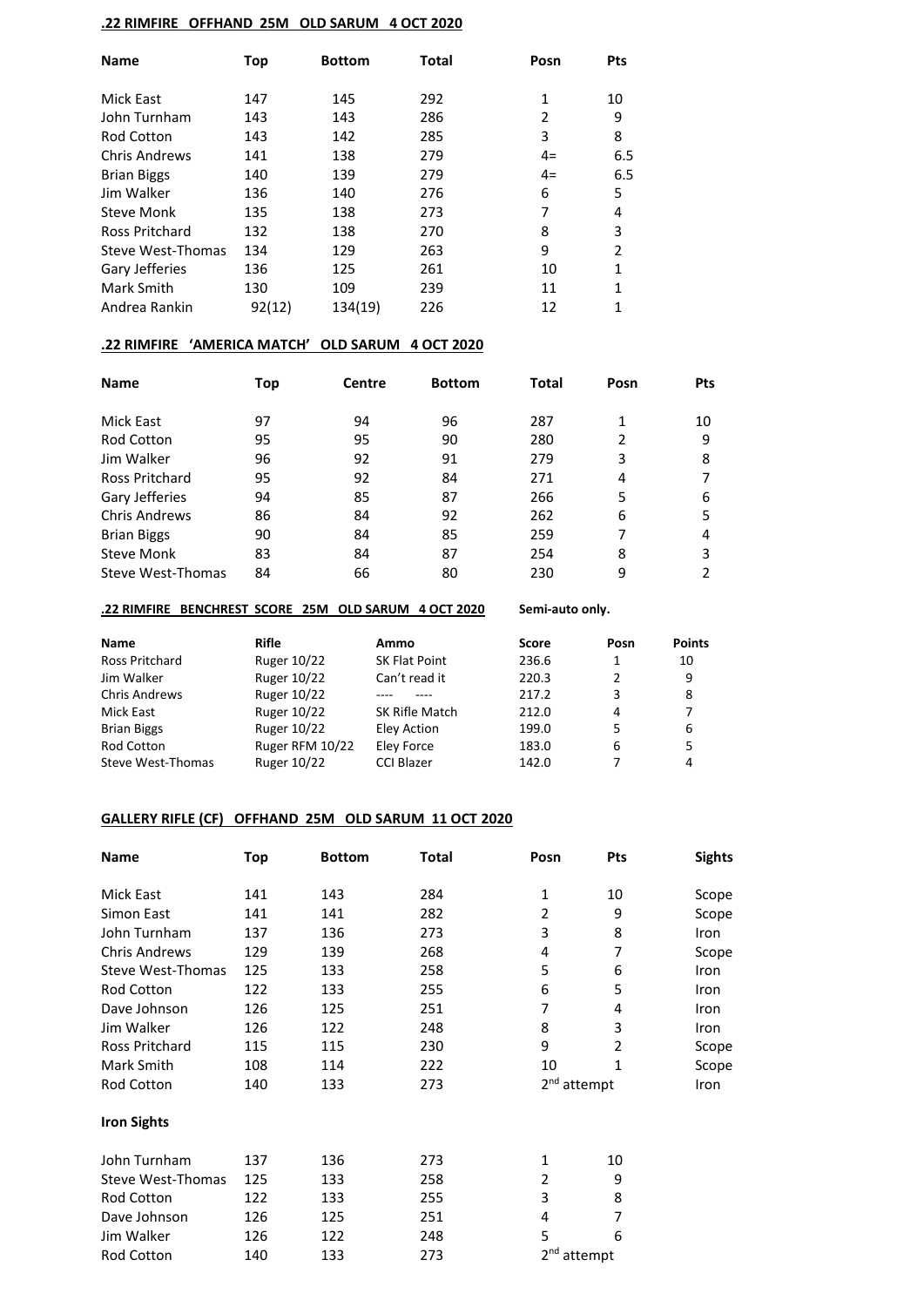### **GALLERY RIFLE (CF) 'MULTI-TARGET' OLD SARUM 11 OCT 2020**

| Name                     | Left | Right | <b>Total</b> | Posn                    | Pts            | <b>Sights</b>      |
|--------------------------|------|-------|--------------|-------------------------|----------------|--------------------|
| <b>Chris Andrews</b>     | 56.5 | 59.6  | 115.11       | 1                       | 10             | Scope              |
| <b>Mick East</b>         | 58.6 | 55.4  | 113.10       | $\overline{2}$          | 9              | Scope              |
| Simon East               | 48.3 | 59.6  | 107.9        | 3                       | 8              | Scope              |
| Dave Johnson             | 49.3 | 55.5  | 104.8        | 4                       | 7              | Iron               |
| Mark Smith               | 49.1 | 53.4  | 102.5        | 5                       | 6              | Scope              |
| Jim Walker               | 46.2 | 55.5  | 101.7        | 6                       | 5              | Iron               |
| <b>Ross Pritchard</b>    | 49.1 | 45.2  | 94.3         | $\overline{7}$          | 4              | Scope              |
| <b>Rod Cotton</b>        | 52.1 | 40.1  | 92.2         | 8                       | 3              | Iron               |
| John Turnham             | 46.0 | 43.3  | 89.3         | 9                       | $\overline{2}$ | Iron               |
| <b>Steve West-Thomas</b> | 37.0 | 47.0  | 84.0         | 10                      | 1              | Iron               |
| <b>Iron Sights</b>       |      |       |              |                         |                |                    |
| Dave Johnson             | 49.3 | 55.5  | 104.8        | 1                       | 10             |                    |
| Jim Walker               | 46.2 | 55.5  | 101.7        | $\overline{2}$          | 9              |                    |
| <b>Rod Cotton</b>        | 52.1 | 40.1  | 92.2         | 3                       | 8              |                    |
| John Turnham             | 46.0 | 43.3  | 89.3         | 4                       | 7              |                    |
| <b>Steve West-Thomas</b> | 37.0 | 47.0  | 84.0         | 5                       | 6              |                    |
| .22 r/f Pistol           |      |       |              |                         |                |                    |
| Dave Johnson             | 49.2 | 53.4  | 102.6        | 1                       | 10             | <b>Red Dot</b>     |
| <b>Rod Cotton</b>        | 47.1 | 45.2  | 92.3         | $\overline{2}$          | 9              | Iron               |
| Jim Walker               | 33.0 | 39.0  | 72.0         | 3                       | 8              | Iron?              |
| Mark Smith               | 32.1 | 38.1  | 70.1         | 4                       | $\overline{7}$ | Iron               |
| Ross Pritchard           | 28.1 | 34.1  | 62.2         | 5                       | 6              | Iron               |
| Simon East               | 37.0 | 50.1  | 87.1         | 2 <sup>nd</sup> attempt |                | Red Dot            |
| Rod Cotton               | 34.1 | 33.0  | 67.1         | .38 LBP                 |                | <b>Green Cross</b> |

#### **F CLASS 600 YDS CENTURY 18 OCT 2020 Electronic Targets**

| <b>Name</b>              | <b>Class</b> | <b>Rifle</b>        | <b>Calibre</b> | <b>Bullet Wt</b> | <b>Score</b> | Posn            | Pts                     |
|--------------------------|--------------|---------------------|----------------|------------------|--------------|-----------------|-------------------------|
| Steve Winder             | F/O          | Surgeon             | 6.5x47         | 147              | 74.5         | $\mathbf{1}$    | 10                      |
| <b>Graham Downer</b>     | F/TR         | <b>RPA Quadlock</b> | .308           | 168              | 70.4         | $\overline{2}$  | 9                       |
| Ian Smedley              | F/TR         | Barnard             | .308           | 210              | 66.4         | 3               | 8                       |
| Pete Smith               | F/TR         | Nesika              | .308           | 168              | 66.1         | 4               | $\overline{7}$          |
| Gary Jefferies           | F/TR         | Sabatti             | .308           | 175              | 65.2         | 5               | 6                       |
| <b>Steve West-Thomas</b> | F/TR         | Sabatti             | .308           | 175              | 62.1         | 6               | 5                       |
| <b>Chris Andrews</b>     | F/TR         | Howa                | .308           | 168              | 55.0         | 7               | 4                       |
| Mark Smith               | F/TR         | Remmy               | .308           | 155              | 51.0         | 8               | 3                       |
| Alex Harding             | F/TR         | Ruger               | .308           | 168              | 40.1         | 9               | $\overline{2}$          |
| Pete Smith               | F/TR         | Nesika              | .308           | 168              | 73.6         |                 | 2 <sup>nd</sup> attempt |
| <b>Steve Winder</b>      | F/O          | Surgeon             | 6.5x47         | 140              | 70.5         |                 | 2 <sup>nd</sup> attempt |
| Graham Downer            | F/TR         | <b>RPA Quadlock</b> | .308           | 168              | 69.4         |                 | 2 <sup>nd</sup> attempt |
| Alex Harding             | F/TR         | Ruger               | .308           | 168              | 49.1         |                 | 2 <sup>nd</sup> attempt |
| F/TR                     |              |                     |                |                  |              |                 |                         |
| <b>Graham Downer</b>     | F/TR         | <b>RPA Quadlock</b> | .308           | 168              | 70.4         | $\mathbf{1}$    | 10                      |
| lan Smedley              | F/TR         | Barnard             | .308           | 210              | 66.4         | 2               | 9                       |
| Pete Smith               | F/TR         | Nesika              | .308           | 168              | 66.1         | 3               | 8                       |
| Gary Jefferies           | F/TR         | Sabatti             | .308           | 175              | 65.2         | 4               | $\overline{7}$          |
| <b>Steve West-Thomas</b> | F/TR         | Sabatti             | .308           | 175              | 62.1         | 5               | 6                       |
| <b>Chris Andrews</b>     | F/TR         | Howa                | .308           | 168              | 55.0         | 6               | 5                       |
| Mark Smith               | F/TR         | Remmy               | .308           | 155              | 51.0         | 7               | $\overline{4}$          |
| Alex Harding             | F/TR         | Ruger               | .308           | 168              | 40.1         | 8               | 3                       |
| Pete Smith               | F/TR         | Nesika              | .308           | 168              | 73.6         |                 | 2 <sup>nd</sup> attempt |
| <b>Graham Downer</b>     | F/TR         | <b>RPA Quadlock</b> | .308           | 168              | 69.4         | 2 <sup>nd</sup> | attempt                 |
| <b>Alex Harding</b>      | F/TR         | Ruger               | .308           | 168              | 49.1         |                 | 2 <sup>nd</sup> attempt |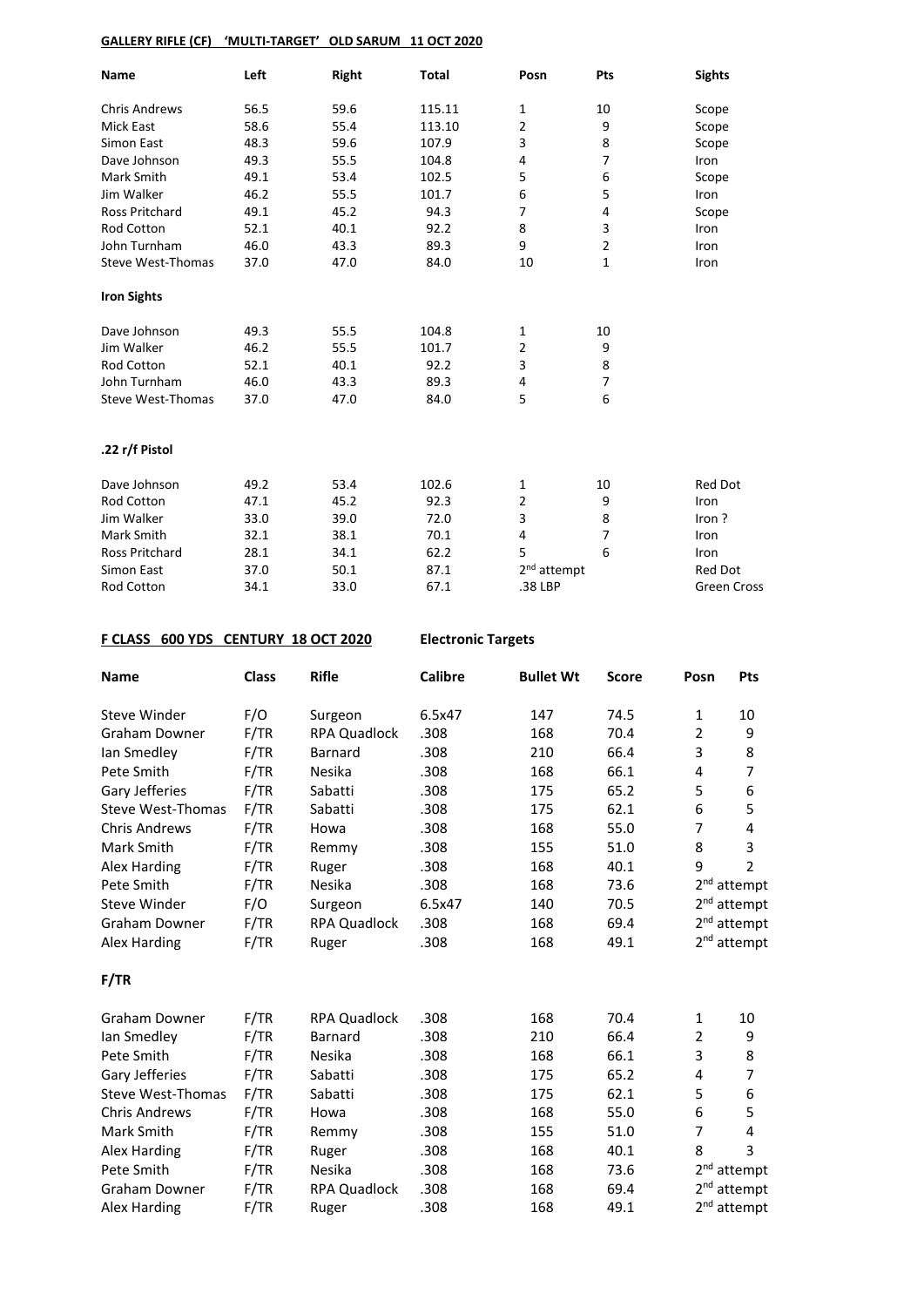### **.22 RIMFIRE OFFHAND 25M OLD SARUM 24 OCT 2020**

| <b>Name</b>         | Top | <b>Bottom</b> | Total | Posn | <b>Pts</b> |
|---------------------|-----|---------------|-------|------|------------|
| Mick East           | 147 | 147           | 294   | 1    | 10         |
| Shane Stockman      | 143 | 141           | 284   | 2    | 9          |
| John Turnham        | 139 | 142           | 281   | 3    | 8          |
| James Thompson      | 139 | 141           | 280   | 4    |            |
| <b>Rod Cotton</b>   | 138 | 139           | 277   | 5    | 6          |
| Steve Jugg          | 139 | 137           | 276   | 6    | 5          |
| Jim Walker          | 129 | 142           | 271   |      | 4          |
| Steve West-Thomas   | 130 | 133           | 263   | 8    | 3          |
| Mark Smith          | 130 | 119           | 249   | 9    | 2          |
| <b>Steve Winder</b> | 127 | 111           | 238   | 10   |            |

### **.22 RIMFIRE 'MULTI-TARGET' OLD SARUM 24 OCT 2020**

| <b>Name</b>       | Left | Right | <b>Total</b> | Posn           | Pts |
|-------------------|------|-------|--------------|----------------|-----|
|                   |      |       |              |                |     |
| Mick East         | 52.1 | 52.3  | 104.4        | 1              | 10  |
| Shane Stockman    | 49.1 | 55.2  | 104.3        | $\overline{2}$ | 9   |
| Steve Jugg        | 51.0 | 53.1  | 104.1        | 3              | 8   |
| John Turnham      | 48.1 | 43.1  | 91.2         | 4              | 7   |
| <b>Rod Cotton</b> | 44.1 | 47.0  | 91.1         | $5=$           | 5.5 |
| James Thompson    | 46.1 | 45.0  | 91.1         | $5=$           | 5.5 |
| Jim Walker        | 45.2 | 45.1  | 90.3         | 7              | 4   |
| Steve Winder      | 42.0 | 43.0  | 85.0         | 8              | 3   |
| Steve West-Thomas | 41.1 | 41.1  | 82.2         | 9              | 2   |
| Jim Walker        | 52.4 | 44.0  | 96.4         | $2nd$ attempt  |     |

### **.22 RIMFIRE BENCHREST SCORE 25M OLD SARUM 24 OCT 2020 Any Rifle.**

| Name              | Rifle           | Ammo                | <b>Score</b> | Posn  | <b>Points</b> |
|-------------------|-----------------|---------------------|--------------|-------|---------------|
|                   |                 |                     |              |       |               |
| <b>Rod Cotton</b> | Walther         | Eley Match          | 242.8        | 1     | 10            |
| Mick East         | BSA Int Mk2 (L) | SK Rifle Match      | 242.6        | $2 =$ | 8.5           |
| Steve Winder      | Anschutz        | Eley Match          | 242.6        | $2 =$ | 8.5           |
| Jim Walker        | Sako Finnfire   | Eley Match          | 240.6        | 4     | 7             |
| Shane Stockman    | CZ 452          | <b>CCI Standard</b> | 228.3        | 5     | 6             |
| Steve West-Thomas | Tikka TIX       | <b>CCI Target</b>   | 227.4        | 6     | 5             |
| James Thompson    | No info         | No info             | 188.0        |       | 4             |

### **GALLERY RIFLE (CF) OFFHAND 25M OLD SARUM 1 NOV 2020**

| <b>Name</b>            | Top | <b>Bottom</b> | Total | Posn                    | Pts | <b>Sights</b> |
|------------------------|-----|---------------|-------|-------------------------|-----|---------------|
| Mick East              | 143 | 147           | 290   | 1                       | 10  | Scope         |
| Mick East              | 140 | 138           | 278   | 2                       | --- | Iron          |
| John Turnham           | 138 | 139           | 277   | 3                       | 9   | Iron          |
| <b>Chris Dauwalder</b> | 134 | 142           | 276   | 4                       | 8   | Scope         |
| <b>Brian Biggs</b>     | 135 | 136           | 271   | 5                       | 7   | Iron          |
| Dave Johnson           | 134 | 130           | 264   | 6                       | 6   | Iron          |
| Steve West-Thomas      | 127 | 136           | 263   | 7                       | 5   | Iron          |
| <b>Rod Cotton</b>      | 118 | 130           | 248   | 8                       | 4   | Iron          |
| <b>Ross Pritchard</b>  | 124 | 118           | 242   | 9                       | 3   | Scope         |
| Jim Walker             | 119 | 122           | 241   | 10                      | 2   | Iron          |
| James Thompson         | 119 | 114           | 233   | 11                      | 1   | Iron          |
| <b>Steve Monk</b>      | 104 | 125           | 229   | 12                      | 1   | Iron          |
| <b>Rod Cotton</b>      | 132 | 132           | 264   | 2 <sup>nd</sup> attempt |     | Iron          |
| <b>Steve Monk</b>      | 127 | 140           | 267   | .22 rimfire             |     | Scope         |
| Andrea Rankin          | 130 | 128           | 258   | .22 rimfire             |     | Scope         |